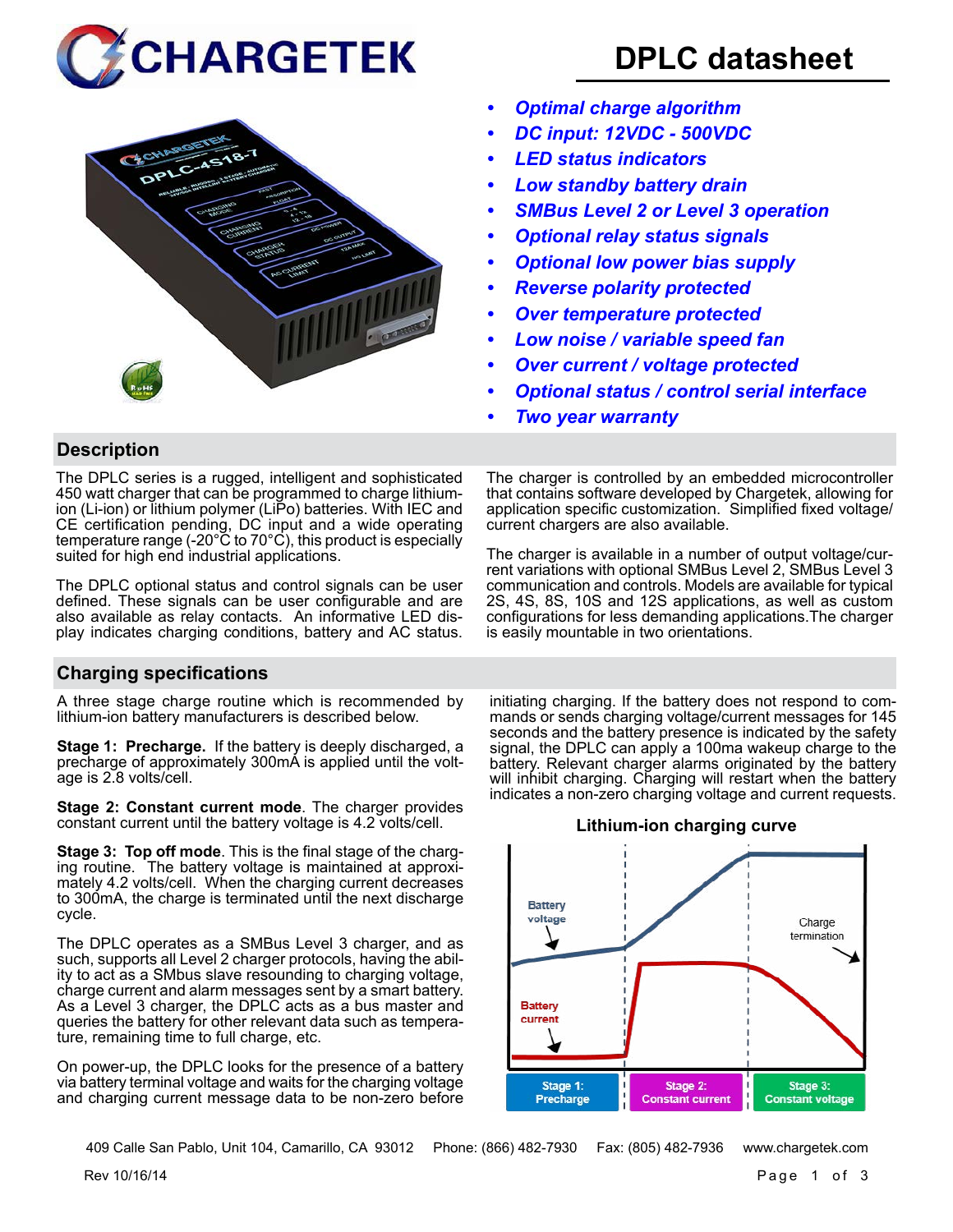## **SMBus LED indicators**

| <b>PARAMETER</b>                      | <b>RED</b>       | <b>RED / GREEN</b>       | <b>GREEN</b>           |
|---------------------------------------|------------------|--------------------------|------------------------|
| Charging current requested by battery | > 0.8C           | $0.2C - 0.8C$            | < 0.2C                 |
| Charging current in amps              | > 0.9C           | $0.1C - 0.9C$            | < 0.1C                 |
| SMBus activity                        | No communication | 45 seconds of inactivity | SMBus interface active |
| Charging status                       | Precharge        | Charging                 | Charge complete        |
| Battery overtemp and overcharge alarm | Over temp        | Over charge              | Normal                 |

## **Optional interface specification**

The following table describes the standard offering of discrete status signal characteristics. All charger output signals are uncommitted opto-coupler transistors (+10V / 10mA) which can be referenced to the external system's positive or negative rail. All charger input signals (1mA min, 10mA max) are uncommitted opto-coupler diodes which can referenced to the user's positive or negative rail. These signal definitions can be customized, relay contacts are also available upon request, please contact factory.

| <b>PIN OUT</b>  | <b>DESCRIPTION</b>              | <b>ORIGIN / DESTINATION / TYPE</b> |
|-----------------|---------------------------------|------------------------------------|
| $1(+)$ , $2(-)$ | Charger on / off; active low    | Charger / battery / output         |
| $3(+)$ , 4(-)   | Nominal operation, active low   | Battery / charger / input          |
| $5(+)$ , 6(-)   | Regulated +5V 100mA bias supply | Charger / battery / output         |
| $7(+)$ , 8(-)   | Fault condition, active low     | Charger / battery / output         |
|                 |                                 |                                    |

### **Compliance specifications**

| <b>PARAMETER</b> | <b>DESCRIPTION / CONDITIONS</b>       |
|------------------|---------------------------------------|
| DC input EMI     | Cispr 22 Class B, FCC Class B pending |
| UL / CSA 60950   | Pending                               |

### **Mechanical specifications**

| <b>PARAMETER</b>         | (units are in inches and pounds)              |
|--------------------------|-----------------------------------------------|
| Dimensions               | $9.50$ (L) x 2.0 (H) x 5.0 (W)                |
| Chassis material         | Aluminum                                      |
| Chassis finish           | Black anodized                                |
| Clearance                | Two inches front and back                     |
| Mounting                 | #6-32 (0.18 inch) screws at four<br>locations |
| Input / output connector | IEC320 / Norcomp 684M13W3                     |
| Weight                   | Three pounds                                  |

# **Environmental specifications**

| <b>PARAMETER</b>     | <b>DESCRIPTION / CONDITIONS</b>                                               |
|----------------------|-------------------------------------------------------------------------------|
| Storage temp.        | $-40^{\circ}$ C - 80 $^{\circ}$ C                                             |
| Operating temp.      | -25°C - 70°C at maximum output over<br>entire DC voltage range                |
| Humidity             | 0°C - 95°C relative humidity (non-<br>condensing)                             |
| Operational altitude | 10,000 feet                                                                   |
| Vibration            | MIL-STD-810                                                                   |
| Shock                | MIL-STD-810                                                                   |
| Isolation            | DC - chassis: 2KVDC<br>DC - output: 2KVDC<br>Output - chassis: 100VDC         |
| DC leakage current   | $DC - \text{chassis}: < 20uA$ at 2KVDC<br>$DC$ - output: $\leq$ 10uA at 2KVDC |

 $\frac{1}{2}$  Rev 10/16/14 Page 2 of 3 409 Calle San Pablo, Unit 104, Camarillo, CA 93012 Phone: (866) 482-7930 Fax: (805) 482-7936 www.chargetek.com